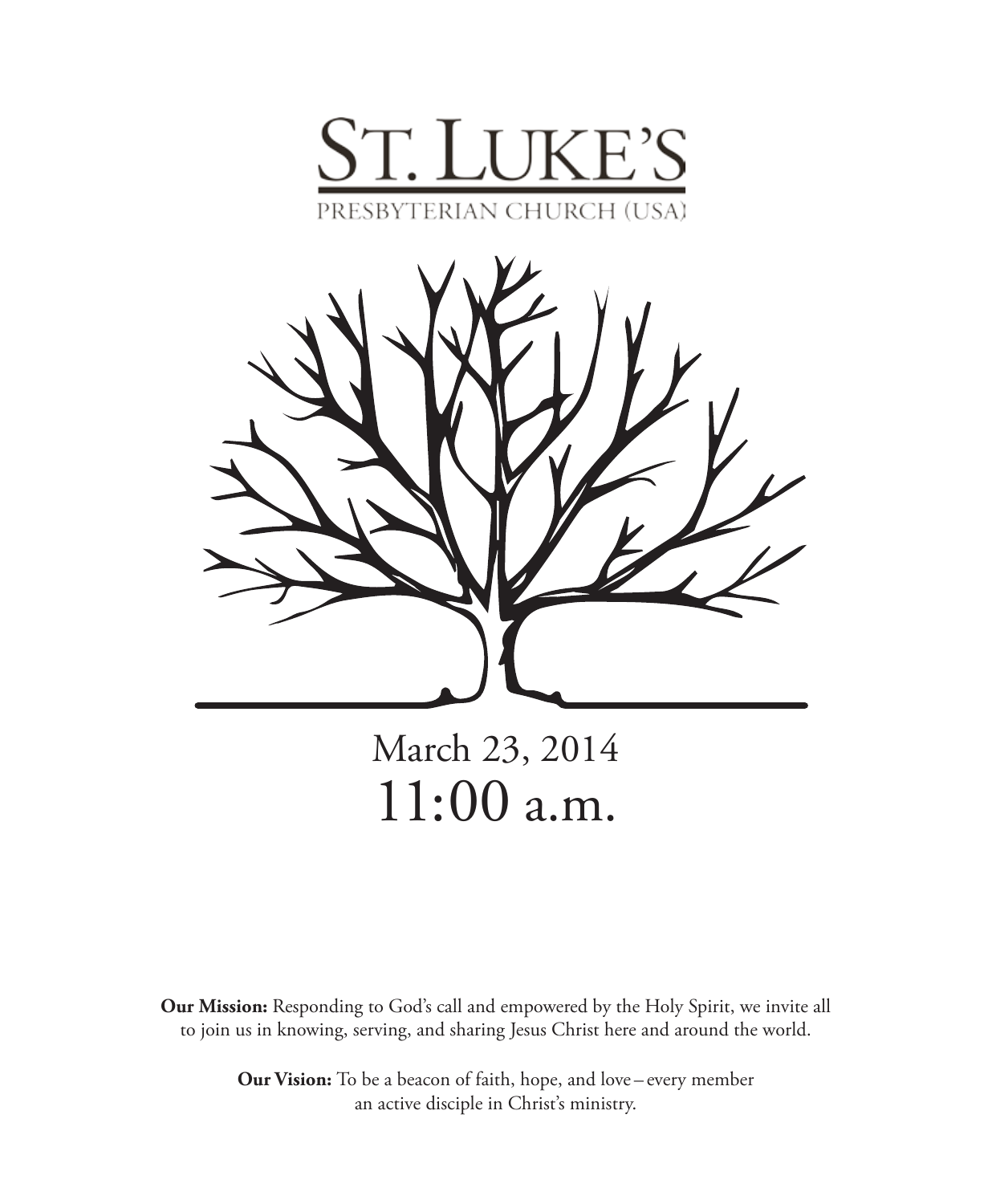

# St. Luke's

PRESBYTERIAN CHURCH (USA) 1978 Mt. Vernon Road Dunwoody, Georgia 30338-4617 770-393-1424 www.slpres.org

8:30 a.m. Chapel Communion Service 9:30 a.m. Sunday School 11:00 a.m. Sanctuary Worship Service *Nursery provided for all services and Sunday School*

> Office Hours: Mon. - Fri., 8:30 a.m. - 4:30 p.m.

Dr. Jason Whitener, Pastor Rev. Shannon Dill, Associate Pastor Rev. Phil Brown, Associate Pastor Dr. E. Moss Robertson, Pastor Emeritus



**That All May Worship:** St. Luke's strives to be a welcoming church for all. Assistive hearing devices, large print hymnals, large print bulletins and pew cushions are available. Please contact an usher for further assistance.

**Parents:** During the worship service, if necessary, the parlor is a comfortable place to be with your child and still see the service. Children's Worship Notebooks and activity sheets are available for all ages on the shelves in the Narthex (Sanctuary lobby). An usher can assist you.

For your convenience, there is a **Family Restroom** located in the hallway of the administrative offices, on the first floor, near the main lobby.

March 23, 2014 • 3rd Sunday in Lent Liturgical Color: Purple *Purple marks the seasons of penitence and preparation, Advent and Lent.* 

## SERVING TODAY

| <b>Acolytes</b>                      |                                                       |
|--------------------------------------|-------------------------------------------------------|
|                                      |                                                       |
|                                      |                                                       |
|                                      |                                                       |
|                                      |                                                       |
|                                      |                                                       |
| for serving as acolytes last Sunday. | Thank you to Ansley Wassell and Mary Frances Kitchens |
|                                      |                                                       |
|                                      | Faithful Friends  Leslie & Shawn Hamlin               |
|                                      | Chancel Guild Tom & Mary Grace Schaap                 |
|                                      |                                                       |
|                                      | Continental Breakfast Sarah Caverhill                 |
|                                      |                                                       |

## WELCOME, GUESTS!

We are delighted you are worshiping with us! As a guest, you are invited to:

- 1. During the **Celebration of Community**, please print the requested information on the Friendship Pad and pass the Friendship Pad down the pew.
- 2. After the worship service, please join Deacon Meg Wallace, Elder Dick Miller, and our Pastors in the Narthex (Sanctuary lobby). They will answer questions and provide you with a Guest Packet and a loaf of bread lovingly made by St. Luke's member, Cindy Nunez.
- 3. If you are interested in learning more about St. Luke's or are interested in joining, please contact Jason Whitener: jasonwhitener@slpres.org or 770-393-1424, ext. 223.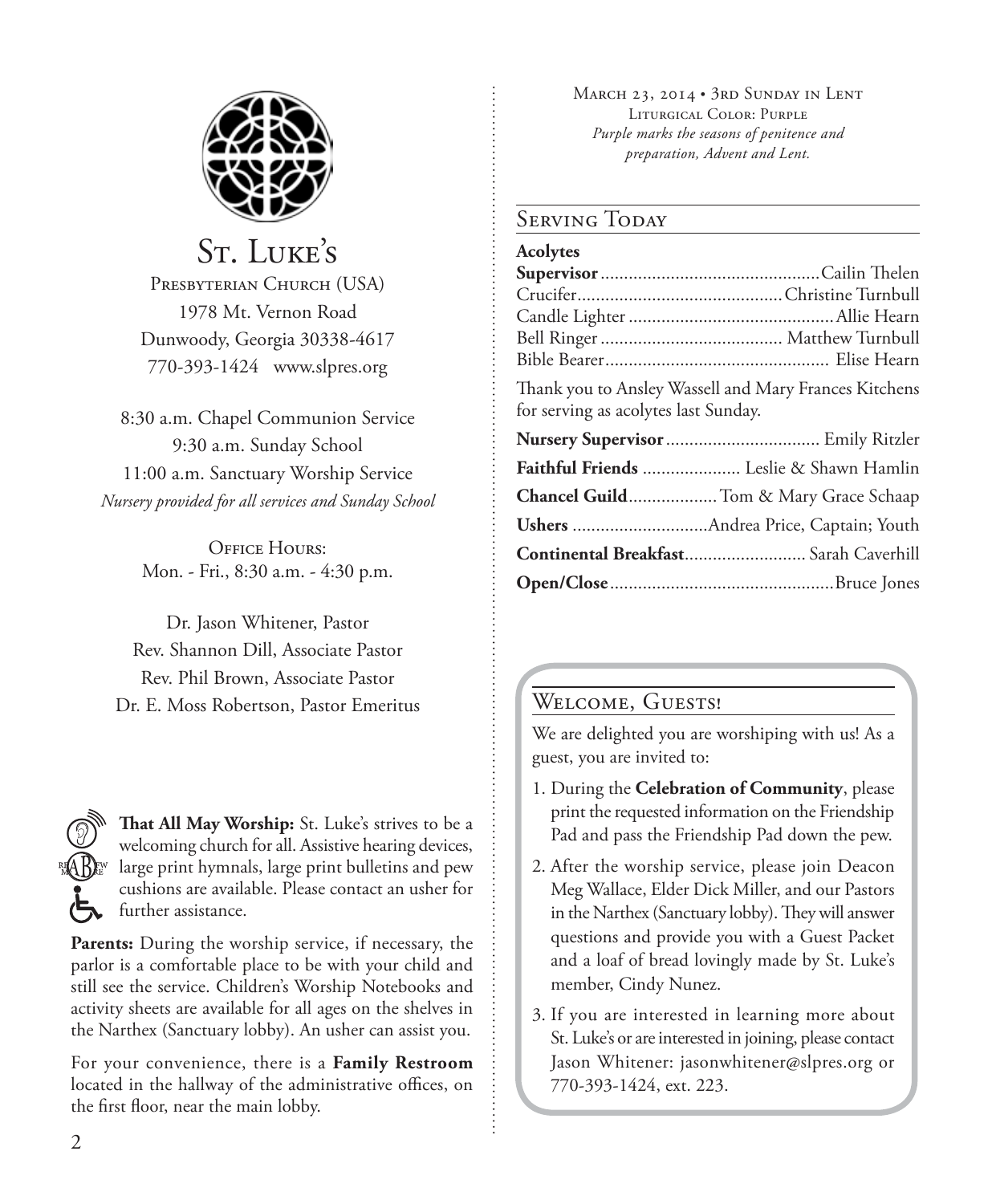## We Assemble in God's Name

## **In Preparation for Worship**

 You accept us when we are different. O God. You protect us when others may try to bring us down. We praise You and thank You for standing by us when we are alone, even though we may not always acknowledge it. Listen to our worship and prayers. Help us grow closer to You. Amen.

## **Gathering Prayer of Adoration**

## **Prelude**

## **Call to Worship**  \*

Leader: You worship what you do not know.

**People: We worship what we know for salvation.** 

Leader: But the hour is coming and is now here.

**People: When the true worshiper will worship the Father in spirit and truth.**

Leader: For the father seeks such as these to worship him.

**All: God is spirit, and those who worship him must worship in Spirit and Truth.** 

\* Processional Hymn #446

Glorious Things of Thee are Spoken / Austrian Hymn

## **Celebration of Community Phil Brown Phil Brown**

Minute for Habitat for Humanity Nancy Self

\* Invitation to Confession

Forgive Us, Lord / Jorgé Lockwood



For-give us, Lord.

**All: Forgive us, Lord.**

Leader: In your eternal mercy,

- **All: Forgive us, Lord.**
- Leader: In your sustaining grace,
- **All: Forgive us, Lord.**



The barrenness of the trees in our worship space are to remind us of the Lenten season as we look for the Resurrection.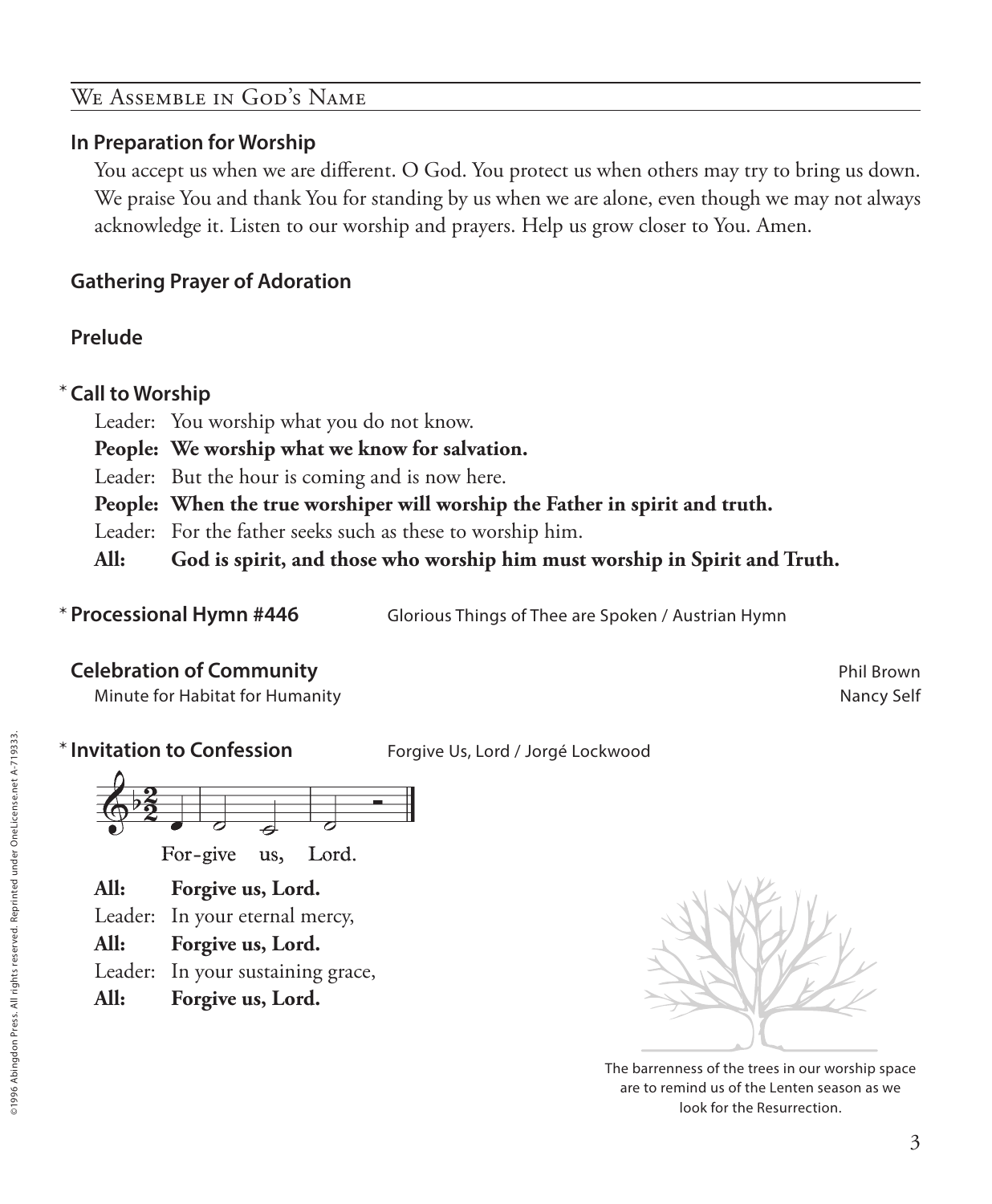### **Call to Prayer**  \*

Leader: The Lord be with you. **People: And also with you.** Leader: Let us pray.

## **Prayer of Confession**  \*

 **Like the woman at the well, Lord, we have sinned. You have offered us living water and we do not recognize it. We are thirsty for Your guidance and understanding. Lord, send Your Spirit to us so that we can recognize the love You offer to us. Help us from our sin and accept the Water of Life. Amen.**

### **Assurance of Forgiveness** \*

## **Gloria Patri** \*

 **Glory be to the Father, and to the Son, and to the Holy Ghost; As it was in the beginning, is now, and ever shall be, world without end. Amen. Amen.**

## We Hear God's Word Proclaimed

#### **Tell Us Our Story**

 Children are always welcome to stay in worship. However, parents may take your child(ren) to the nursery. Parents of children in pre-k, kindergarten, and first grade may take them to the Faithful Friends Class in Room 121.

**Anthem** I'm So Glad Jesus Lifted Me, arr. John Helgen

 I'm so glad Jesus lifted me. Singing glory hallelujah! Satan had me bound, Jesus set me free. When I was in trouble, Jesus lifted me.

## **Morning Prayer & The Lord's Prayer**

 **Our Father Who art in heaven, hallowed be Thy name. Thy kingdom come, Thy will be done, on earth as it is in heaven. Give us this day our daily bread; and forgive us our debts, as we forgive our debtors; and lead us not into temptation, but deliver us from evil. For Thine is the kingdom and the power and the glory, forever. Amen.**

### **Response to Prayer**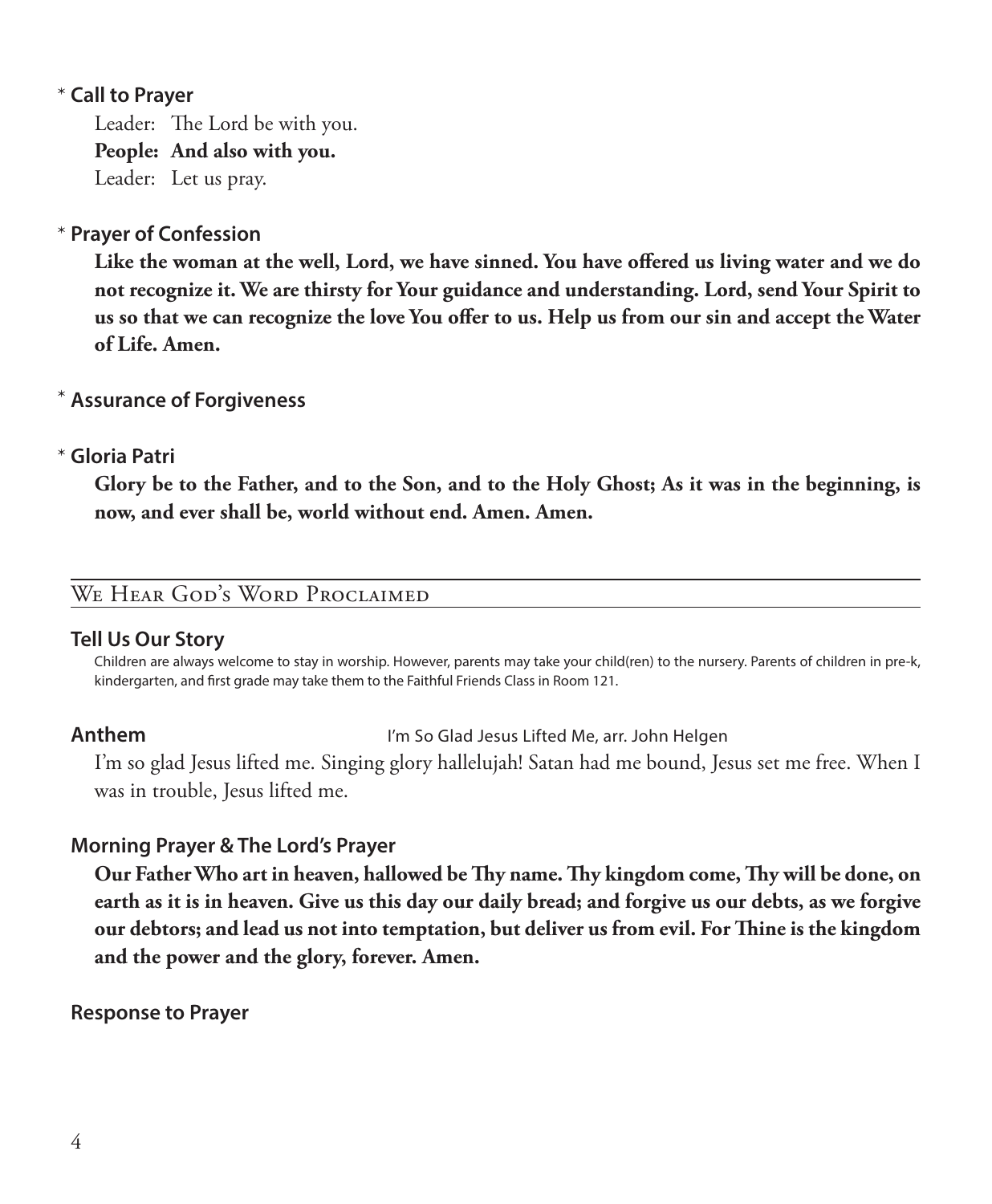#### **Old Testament Reading** Genesis 29:1-14

Leader: The Word of the Lord. **People: Thanks be to God.** 

**Anthem I** Will Sing / Clair Maxwell

 What about our world? Disaster everywhere, people hurting people in ways beyond compare. I don't know what God wants me to do. A new world may begin with me and you. I will sing, I will pray that God will give us hope eternal each and every day. I will work, I will share the love of Jesus everywhere. Help a needy child, spend time with those alone, feed those who are hungry, make friends with those unknown. What is the purpose of my charity? For those you touch, new life eternally! And one by one each life is changed, and people's lives are rearranged, and all the world is one!

#### **New Testament Reading** John 4:5-25

Leader: The Word of the Lord. **People: Thanks be to God.**

**Sermon** Sermons today come from a few of St. Luke's Graduating Seniors

## WE RESPOND TO GOD'S WORD

**Statement of Faith** (compiled from 2013 Confirmation Class) \*

 **I believe that God is love. I believe that God loves us no matter what, and that love will never end. He creates, redeems, sustains, rules, and transforms all things and all people. From the beginning God believed in me – answering my prayers, and loving me fully. I know that I can trust God to be with me at all times and even when I think I can't go on He carries me forward. In unconditional love God created the world pure and made everyone equal in His image, male and female, of every race and people, to live as one community. We, the church, can always be improved upon. I believe God loves us all. That God wants us to love all– even our enemies. If God sacrificed His Son for us, I can sacrifice something for Him in appreciation. I believe helping others and serving God is the best way to be close to God. I believe in following Jesus not only to gain a place in heaven, but also to help a world that is scarred by so many wrongs. I will help create a world of peace, step by step, with many others, through the church, and through God. Now as I move on with my life, I remember to use love, not a knife, and tell those who are afraid, "Trust in God by Whom you were made, and listen to Him and help His cause, by obeying His word and laws. And if you don't know how, follow me and I'll show you now, how the Lord, my God, does amazing things!"**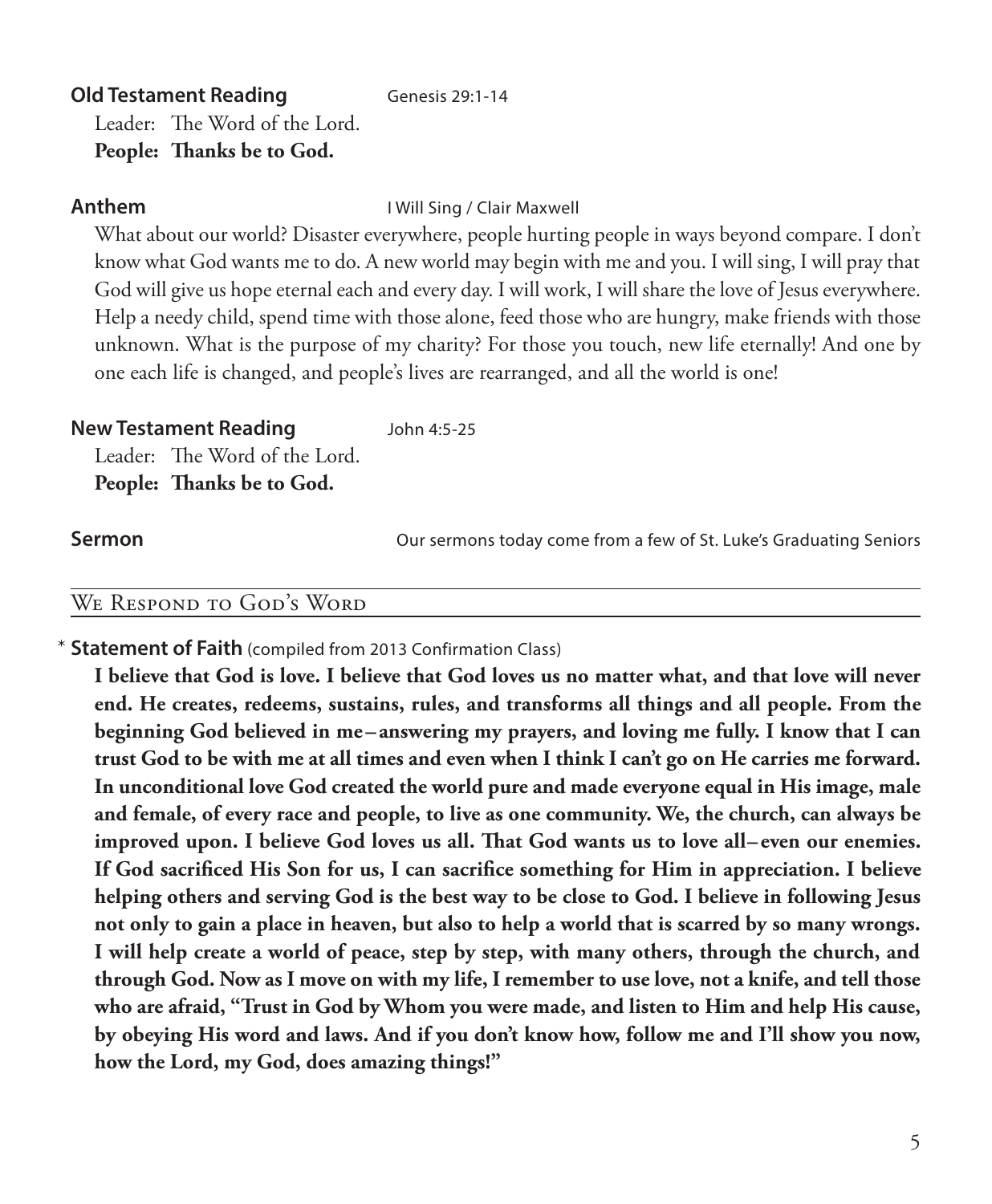**Offering & Offertory** You are My All in All / Dennis Jernigan



## **Doxology** \*

 **Praise God, from Whom all blessings flow; Praise Him, all creatures here below; Praise Him above ye heavenly host; Praise Father, Son and Holy Ghost. Amen.**

## **Prayer of Dedication** \*

| WE GO IN GOD'S NAME |                                                 |
|---------------------|-------------------------------------------------|
| * Sending Hymn #399 | We Walk by Faith, Not by Sight / Dunlap's Creek |
| * Benediction       |                                                 |

#### **Postlude** \*

Worship Notes: **Today is Youth Sunday,** a special day when the youth of our congregation lead us in worship. Throughout the year they encounter God through a variety of worship experiences. Through retreats, mission trips, conferences, choir, and worship here at St. Luke's, these encounters have profound impacts on their faith. May the Spirit continue to move through each of our youth, and us, as we worship together.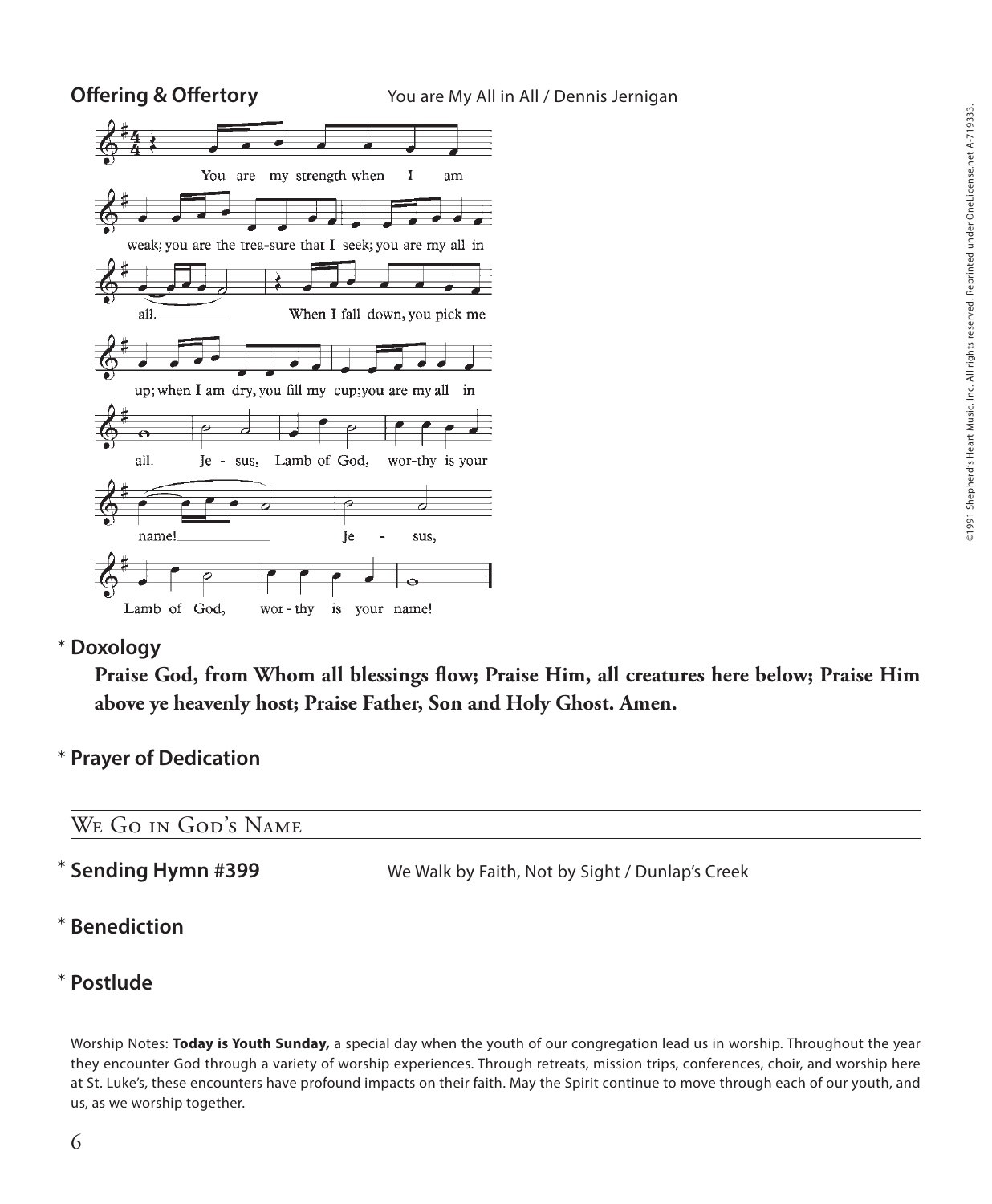## SHARE

**Lent is a time of reflection,** so why not check out a book from the St. Luke's library (upstairs, above the main lobby)? For adults, there many excellent books about the life of Jesus and His final week. We also have many beautifully illustrated children's books about Easter.

**2014 Flowers:** To give flowers in memory or in honor of someone or for a special event, sign up now! Cost is \$80. The calendar is on the main lobby bulletin board. Questions? Call Celeste Fischer, 404-434-8099 or Faye Cashwell, 770-409-1960.

**The joyful way to get fit!** Christian Music Zumba meets here Thursdays, 8-9 p.m. \$6 per class or 5 classes for \$25. For more info, contact Chris Wallace: clw7324@comcast.net or 770-395-7324 or 404-432-0090. No class on April 3, 10, or 17; will resume April 24 through end of May.

**Curious about Tai Chi?** It's lots of fun and great for improving muscle strength, flexibility and balance. Join Sam Evans and friends Tues. or Thurs. at 12:30.

**OWLS (Older, Wiser, Loving Seniors)** Our Palms and Pizza meeting is Mar. 25 at 11:30 a.m. At the meeting, we will make crosses from palms to be given out on Easter Sunday. They are to be brought back the next year before Ash Wednesday to be burned for ashes.

**Marriage Enrichment Group (MEG)** meets monthly, from 5:00 - 6:30 p.m. in the Finch Room (203). Childcare is available. Spring schedule: **Mar. 23, Apr. 13, May 18**. Questions? Contact Kimey and Mark Reed: kimeyreed@gmail.com or 404-441-8614.

In this Season of Lent, we pray you have time for personal reflection and self-examination. We hope this is a time of growth in your life's faith journey. **Stephen Ministry** is a resource available to any member of St. Luke's. We pray God will lead you to seek assistance through a caring, trained minister if you are facing a difficult time. Referrals are made by Stephen Leaders Shannon Dill and Laura Strange.

St. Lukes is considering an upgrade to our ALS (Assisted Listening System). If you are currently using our ALS, we would like your input before we make any decisions. Contact Roby Price (770-393-1424, ext. 244 / robyprice@slpres.org) to share your thoughts on how this system could be improved.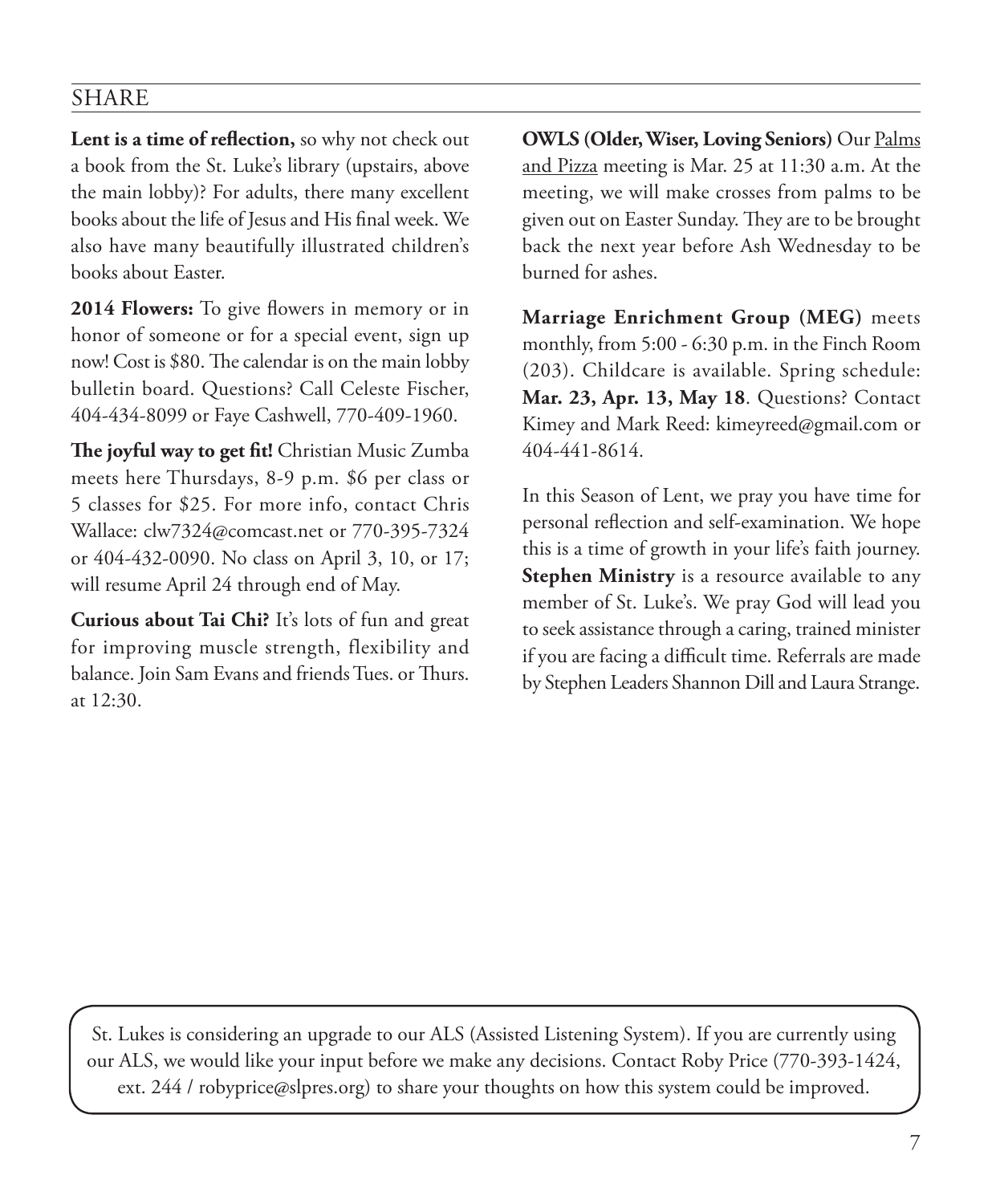## KNOW

**A final FEAST!** This Wednesday is the final night for FEAST before we take a break for the summer. But instead of the usual programming, we're going to have a special night of service: come help package 10,000 dehydrated meals for **Stop Hunger Now**. Helpers of all ages are welcome! The menu for us is beans and rice, with dinner at 5:45 p.m.; \$5 per person/\$15 per family max. (If you paid your FEAST meals in advance, this dinner is included.) Fill out the blue pew card or sign up in the lobby.

**Inquirers' and New Members' Class:** Our next series of classes will be held on Sun. mornings, Apr. 13- May 18 (excluding April 20), from 9:30-10:30 a.m. in Rm. #230 of the adult Sunday School wing. The class will be led by Jason Whitener and St. Luke's members. If you are interested in knowing more about St. Luke's and/or want to join the church and be part of this class, please contact Jason at jasonwhitener@ slpres.org or 770-393-1424 ext. 223.

**Wednesday Morning Moms Group** Spiritual parenting is not about perfect behavior, it's about vibrant faith! Join us each Wed. through Apr. 2, 10-11 a.m., as we share, laugh, and grow together. Preschool-age childcare is available by reservation. Contact Shannon Dill for more info.

**Men's Bible Study:** Start your morning with fellowship and Bible study (I Samuel). Join Dave Elkins **every Fri.** from 6:40-8 a.m. in the Parlor.

#### **St. Luke's Presbyterian Women (SLPW)**

**SLPW Contact:** Ellen Womack, Moderator, epwomack@ bellsouth.net; 770-913-0314.

**Ma r c h , 2014 Circle item:** Easter Bags & Money for CHRIS Kids **Lesson:** "Embrace God's Grace" (Peter)

| <b>SCHEDULE</b><br>(All Circle meetings are held in the Parlor, Rm. 145) |           |                                 |  |  |
|--------------------------------------------------------------------------|-----------|---------------------------------|--|--|
| March 30<br>Sunday                                                       | 3:00 p.m. | Honorary Lifetime<br>Member Tea |  |  |

#### **News from SPLASH! Children's Ministries**

For all children's ministry questions, contact Catherine Anne Thomas: cathomas@slpres.org, 770-393-1424 ext. 228.

**Calling all Weird Animals to Chick Fil A!** Even Weird Animals love to eat, so we're going to enjoy a meal together at Chick Fil A on Thursday evening, Mar. 27 from 6:00 to 8:00. Just draw a picture of a weird animal and bring it with you – along with your whole family! We'll have crayons and paper plates there in case you need to whip up a picture on the spot. Our VBS program will put our portion of the proceeds to good use, so plan now to come out and support this great ministry to the children of our church and the community.

**The Annual Easter Egg Hunt** is April 13 (Palm Sunday) after the church-wide fellowship lunch. Please provide one dozen filled eggs for each child who will participating. Stuff eggs with wrapped treats or stickers–no hard candy and no candy with nuts. The collection bin is in front of the bulletin board in Sheppard Hall; put 12 eggs in a bag, attach the appropriate age group label (provided at egg bin) and drop off filled eggs before 11 a.m. on April 13th.

**Vacation Bible School, "Weird Animals," is June 9-12.** Campers and volunteers should register online: www.slpres.org.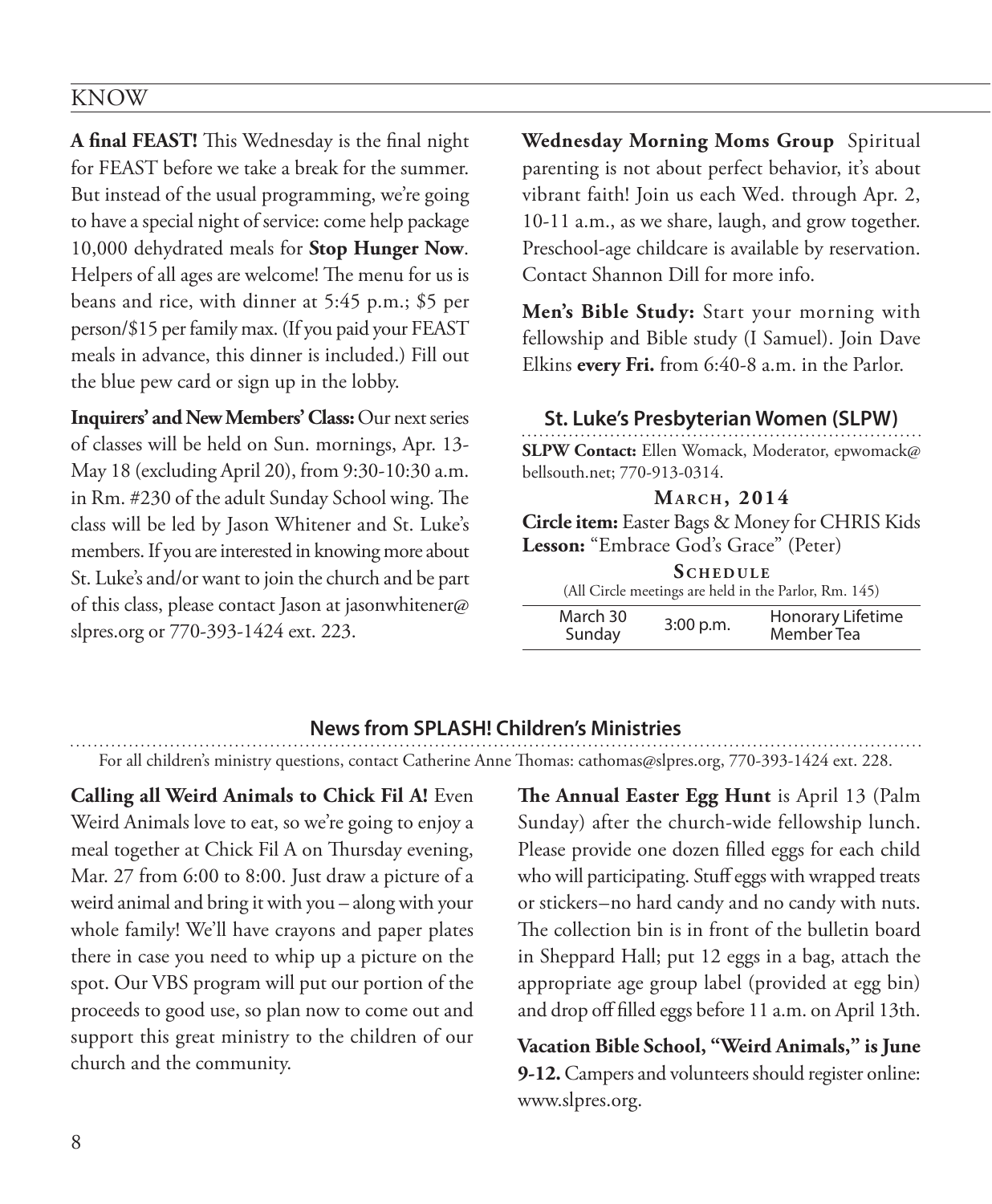## **Adult Sunday School ~ 9:30-10:30 a.m.**

**Contact:** Shannon Dill, shannondill@slpres.org; 770- 393-1424 ext. 229.

#### **Resources for Lent**

We have compiled an informative booklet called "Lent 2014, 40 Days of Devotion" for your use. There are printed copies in the main lobby or you can download a pdf from the "worship bulletins" section of the website.

Here are three links for daily devotions during Lent (actually, you can use them every day of the year!). Each of these have scripture passages, devotional reflections, and prayer – it really is a matter of personal preference on which one you use.

http://d365.org/ http://www.presbyterianmission.org/lenten/ http://daily.upperroom.org/

**Lent is an ideal time** to pray and reflect on the gift of life God offers to us through Jesus Christ. Traditionally, it is a time of repentance, fasting, and preparation for the coming of Easter. In Larry Beman's book, *God's Gift of Life,* we are invited to open our hearts and minds through self-examination and reflection so that we might grow in our faith.

In worship and Sunday School, we will explore the blessings of the life given to us through the ministry, suffering, crucifixion, and resurrection of Jesus Christ.

| Faith Foundations Room 232                   |  |
|----------------------------------------------|--|
| FINCH (Families in Christ)  Room 203         |  |
| The Story of the Bible Room 145 (The Parlor) |  |
| Seasons of the Spirit Room 231-233           |  |
|                                              |  |

#### **Youth Connection (SLYC)**

**SLYC Contact:** Phil Brown, philbrown@slpres.org; 770-393-1424 ext. 238.

**Youth Sunday School:** Sundays, 9:30-10:30 a.m. in the Youth rooms.

**Youth Connect:** meet here tonight at 5:45 to take dinner to Druid Hills Journey Night Shelter. Parents and siblings are encouraged to join us. Food sign-up is at http://goo.gl/WQM0zE. We'll return around 8:30 p.m.

## **From the Choir Loft**

**Contact:** Clair Maxwell (clairmaxwell@slpres.org or 770-393-1424 ext. 227).

#### **Wednesday Rehearsals:**

| <b>Chancel Choir</b>    | $7:30-9:00$ p.m. | adults             |
|-------------------------|------------------|--------------------|
| <b>Festival Ringers</b> | $6:15-7:15$ p.m. | youth & adults     |
| Westminster             |                  |                    |
| Choir                   | $5:00-5:45$ p.m. | 2nd-5th grades     |
| <b>Cherub Choir</b>     | $5:15-5:45$ p.m. | 4 years -1st grade |
|                         |                  |                    |

**Youth Choir** rehearses on **Sundays**, 7:00-8:00 p.m. *6th-12th grades*

Our annual **CHASTAIN @ ST. LUKE'S concert is coming soon**. It will be held Sunday, April 27 at 6 pm in the Great Hall. Bring your own food and beverages and be creative in decorating your table. Don't forget to reserve your spot by contacting Liz Catlett, lizcatlett@slpres.org, at the church office by Apr. 21. There is no charge for child care, but you need to sign up when you reserve your spot. See you there!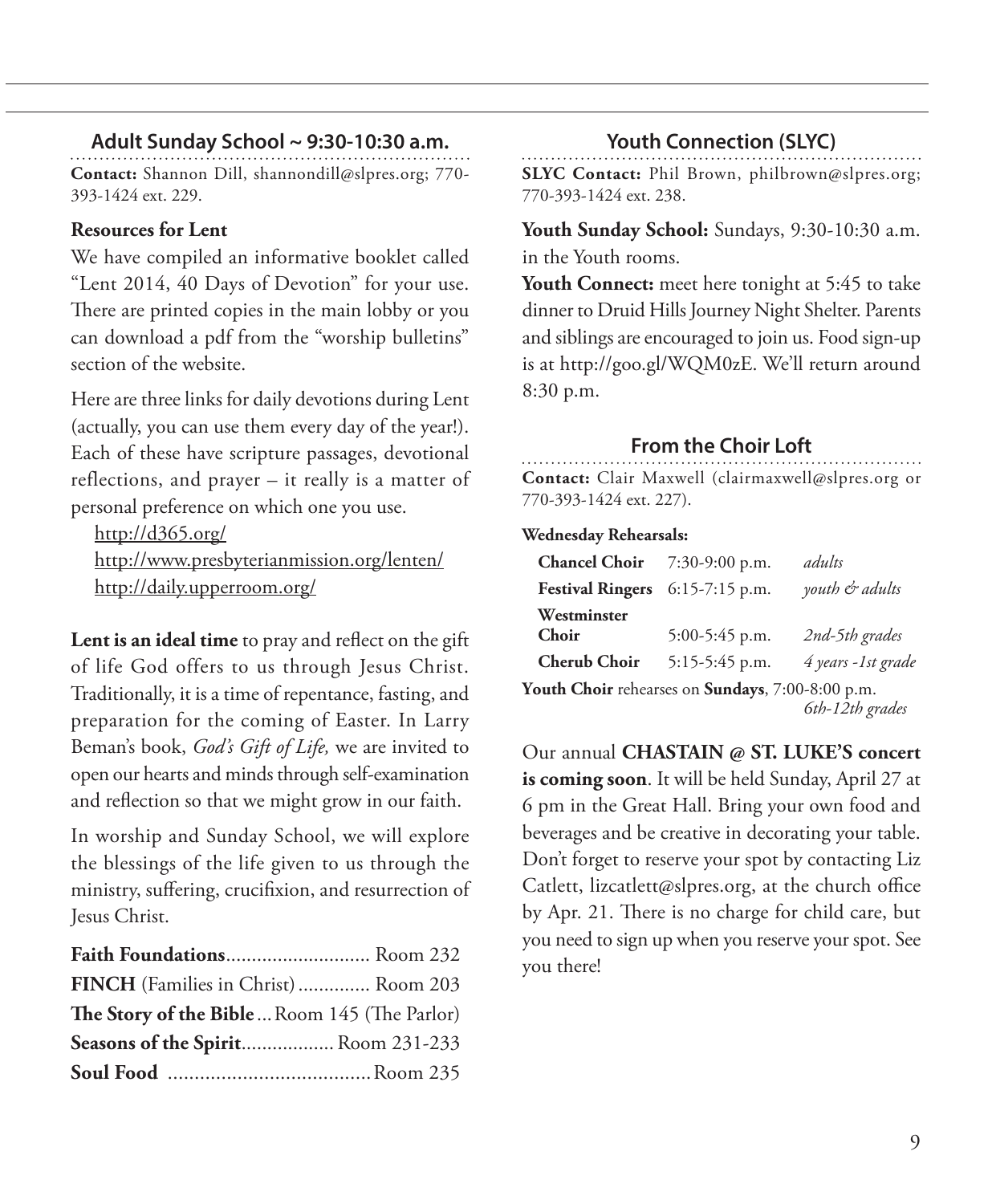## SERVE

**Helping Hands:** Could you use your time and talent to assist someone in the congregation? This ministry matches short term or emergent needs with available resources. Examples are setting up a computer, driving a member to an appointment, helping change light bulbs. Contact Billy Martin, billybeer214@ yahoo.com or 770-441-0373. If you need the Helping Hands team, contact your Deacon.

**Buy Some, Share One:** Support food pantries at local organizations by buying an extra non-perishable item every time you go to the grocery store, and placing your donation in the carts in the main lobby. This month we are collecting for the CAC (Community Assistance Center). Thank you!

**Volunteers Needed to Provide Dinner:** Interfaith Outreach Home (IOH) provides transitional housing for homeless families; St. Luke's provides and delivers a meal once a month. Reimbursement is budgeted. If your family or group can provide and serve a meal, please put your name on the sign-up sheet on the lobby bulletin board or contact Al Bridges at 770- 394-6581. **Volunteers needed for May 15, 2014.**

**Serve your church with your smile!** There is a need for those willing to serve as ushers or greeters:

 Greeters greet members and guests as they come in through the lobby and narthex. (This is a great thing to do as a family!) Sign up to be a greeter at http://bit.ly/slpcgreet2

 Ushers greet everyone, pass out bulletins, take up the offering, direct congregants during communion, and tidy up after worship.

Questions? Contact John Tienken, 770-394-1104, tienkenj@gmail.com.

#### **Mission Trip to the Yucatan Peninsula of Mexico:**

The Outreach Committee is excited to announce a trip to Merida, Mexico with Acción Ministries (friendsofaccion.org), June 14-21. We will start this first year with a team of 20 people who are committed to being very flexible and willing to shape our involvement with Acción. Adults, college and high school students, and middle-schoolers accompanied by a parent are welcome. Our mission will primarily be house building. We will have an informational meeting on Wed., Apr. 2 at 7:00 p.m. Please contact Shannon Dill (shannondill@slpres. org) if you are interested in learning more!

**Mission Trip to Guatemala:** We are currently planning mission trips for this summer (2014) with our partners at AIR-Guatemala. Individuals are welcome any Sat. to Sat., from May 25-July 6. You must be over 18. For more info, contact Anne Hallum at ahallum@stetson.edu. Anne and AIR staff members will meet you at the airport and handle every detail of an unforgettable week!

**Mission Trip to Thornwell:** St. Luke's is planning another Summer Mission Trip to Thornwell Home for Children, July 17-19. Thornwell is in Clinton, SC, about 3 hours northeast of Dunwoody. The trip is open to missionaries of all ages and there will be a variety of work to do. (For more on Thornwell, go to their web site: www.thornwell.org.) Missionaries are responsible for a \$50 registration fee, two nights at a hotel and a couple of meals; the total cost per person should not exceed \$200. Participating youth will have most of their expenses covered by Tartan Trot proceeds. This trip can be a great way to serve, learn and grow in faith without going too far from home. Contact Mary Martin: mary.martin@ nsn.com, 404-345-8597.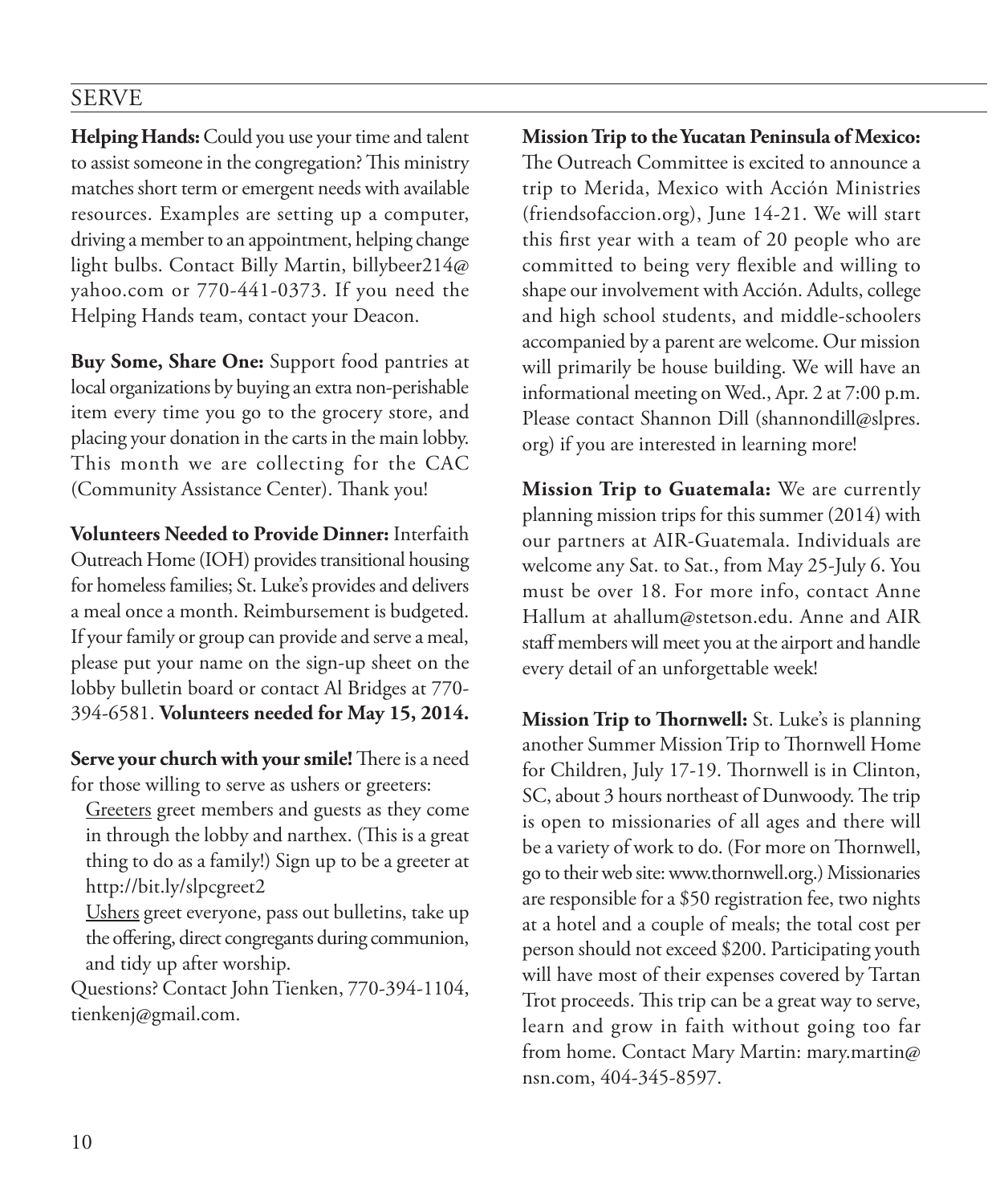**Looking for a great way to serve your church family?** St. Luke's Meal Ministry provides meals for families or individuals who are recovering from a recent surgery or illness, suffering from the loss of a loved one, or celebrating the birth or adoption of a new baby. If you are interested in delivering a meal to a congregation member or would like more information, please contact Krissy Williams at bkcook71@yahoo.com.

**Prayer Ministry:** Our St. Luke's Prayer Ministry Team is involved in intercessory prayer (praying on behalf of others). If you would like to become a part of the Prayer Ministry Team, contact Paula Barbin, barbin@fulton.K12.ga.us or 678-297-9877.

**Family Promise:** Our next hosting week begins Easter Sunday, **Apr. 20, through Apr. 27**. Click the link in "Highlights" or go to www.signupgenius. com, search for slpcfamilypromise@yahoo.com, and sign up. Thank you for all you do to show homeless families how St. Luke's members put faith into action.

**Another year. Another home. Another dream fulfilled!** Beginning Mar. 29, we will be helping Atlanta Habitat home buyer Ms. Diawara, fulfill her dream of home ownership for her and her four children, ages 2, 5, 7 and 9. Joining us in this mission are Dodd-Sterling United Methodist (St. Luke's building partner on 17 houses over as many years), and three new partners: Episcopal Cathedral of St. Phillip, Big Bethel AME and Wiecua Road Baptist. Contact Daryl Moore with questions: (h)770-395- 6278; (cell)404-993-6203; ddmoore@yahoo.com. To volunteer, sign up online: http://goo.gl/mOEtlx.

**PW Easter Bags for CHRIS KIDS:** We have just over 1 dozen bags left to be filled for children and youth residing in foster care. Thank you to all who picked one up last week! If you can help to fill a bag (or another bag!), please visit a bunny-ear wearing Presbyterian Woman in the lobby after a service today. You will find easy-to-follow directions in the bag; fill and return to the CHRIS Kids receptacle in the church lobby no later than 1:00 pm next Sun., Mar. 30. We are also collecting monetary contributions towards purchasing and filling Easter bags–checks can be made to "St. Luke's PW;" write CHRIS Kids on the memo line. **Thank you** for your support this year and the past 12 years! For questions or more info, please contact Stephanie McGoldrick (tsmcgoldrick@gmail.com) or Krissy Williams (bkcook71@yahoo.com).

**Get together for breakfast** here at St. Luke's every Sunday morning and welcome folks as they arrive. If you and your friends could furnish a continental breakfast, we will be glad to reimburse you. Please sign up on http://bit.ly/slpcbrkfst or contact Jay Burton, jburton@mfllaw.com.

**Share a Dinner:** St. Luke's provides dinner on the fourth Sunday of the month for 26 homeless men at Journey Night Shelter (formerly Druid Hills). Please sign up on the lobby bulletin board or call Al Bridges at 770-394-6581. **Volunteers still needed for April 27, May 25, June 27, and July 27.**

**R.O.C.K. (Reaching Out Through Crocheting & Knitting):** Every Wed., 10 a.m. - noon in the Parlor. Men and women of any age and skill level are welcome to join us in making prayer shawls, layette sets, blankets, etc. for outreach projects.